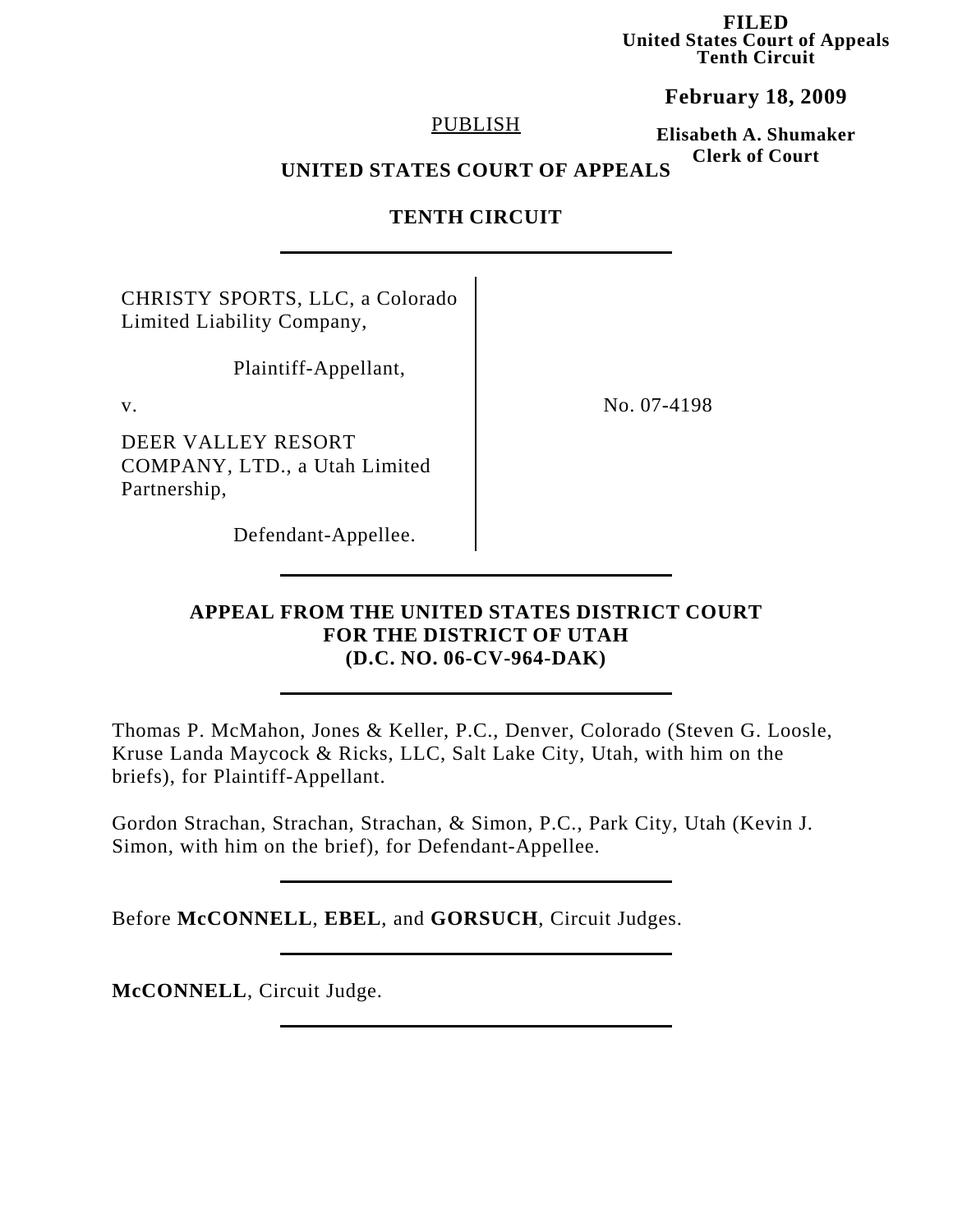When the Deer Valley Resort Company ("DVRC") was developing its world-renowned ski resort in the Wasatch Mountains, it sold parcels of land within the resort village to third parties, while reserving the right of approval over the conduct of certain ancillary businesses on the property, including ski rentals. For about fifteen years, DVRC granted permission to Cole Sports and plaintiffappellant Christy Sports to rent skis in competition with its own ski rental outlet. More recently, however, DVRC revoked that permission, presumably in order to gain more business for its own newly-opened mid-mountain ski rental store. The question is whether this revocation violated the antitrust laws. We conclude that it did not.

### **I. Background**

Deer Valley is one of three resorts in the vicinity of Park City, Utah. Many—indeed, "the vast majority," according to the Complaint, ¶ 25—of Deer Valley's patrons are destination skiers who fly into Salt Lake City and then take a forty-five minute bus or shuttle ride to the resort. The resort itself is divided into two areas: the base area, located at the bottom of the mountain, and the ritzier mid-mountain village, located halfway up the slope. DVRC has always been the sole provider of ski rentals at the base area, but at the mid-mountain village, Christy and Cole Sports have operated rental facilities; DVRC itself opened a mid-mountain ski rental facility in 2005.

Originally, DVRC owned all the property at the mid-mountain village, but

-2-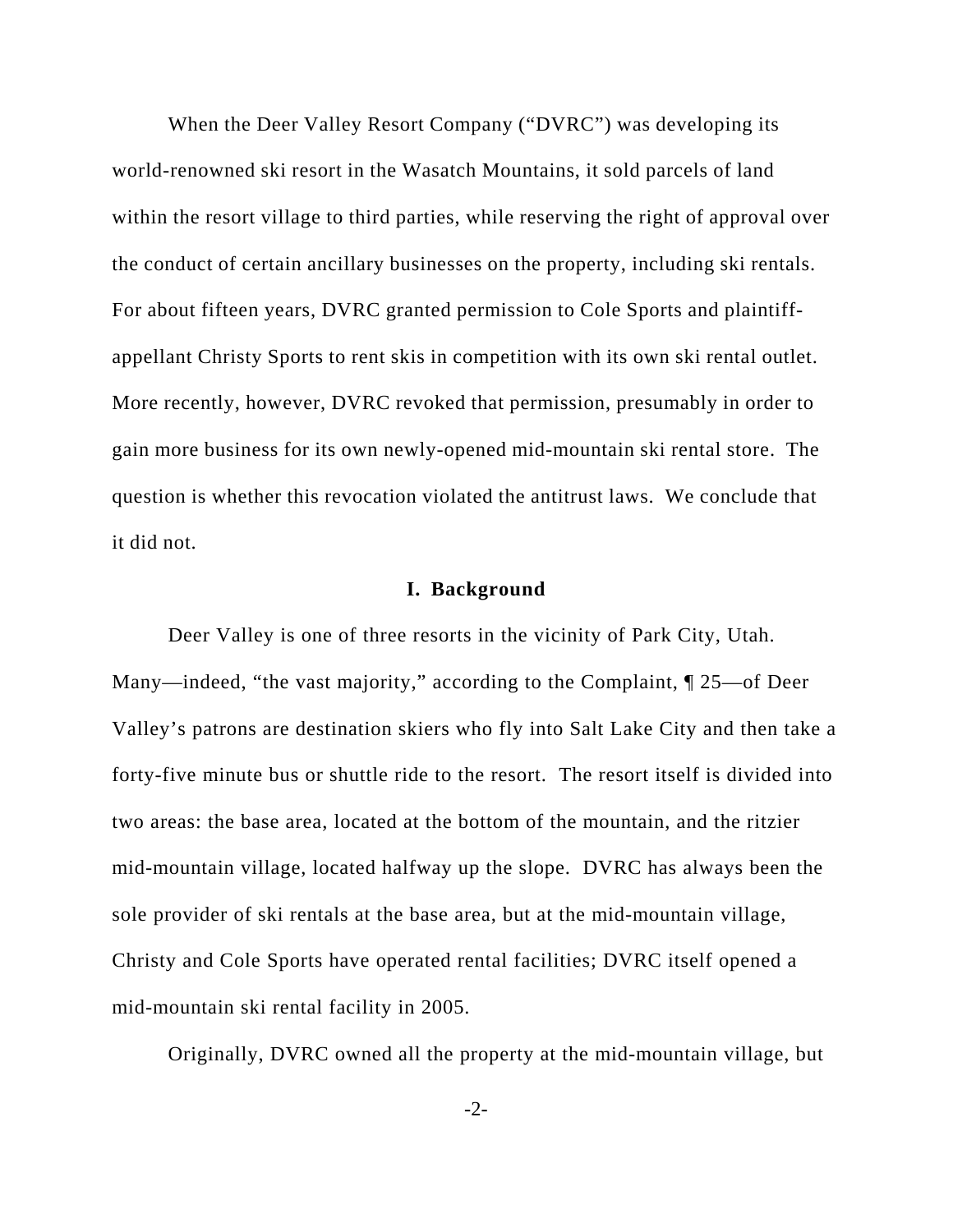over the years it has sold parcels to third parties. In 1990, DVRC sold one such parcel to S.Y. and Betty Kimball, subject to a restrictive covenant that prohibited use of the property for either ski rental or real estate sales office purposes without DVRC's express written consent. The Kimballs built a commercial building and leased space in it to Christy's corporate predecessor, Bulrich Corporation. The lease expressly prohibited both the rental of skis and the operation of a real estate office. The next year, though, DVRC gave Bulrich permission to rent skis in return for 15% of the rental revenue. When Bulrich merged with another company in 1994 and formed Christy Sports, LLC, Christy continued to operate the rental business. According to the complaint, Christy stopped paying DVRC 15% of its rental revenue in 1995, though the reason for this change is unknown. Christy rented skis at the Deer Valley mid-mountain village with no objection from DVRC until 2005. During that time, DVRC was the sole purveyor of rental skis at the base area but did not have a ski rental operation at mid-mountain.

DVRC opened a mid-mountain ski rental outlet in 2005. In August of that year, the resort notified Christy that, beginning the following year's ski season, the restrictive covenant would be enforced and Christy would no longer be allowed to rent skis. Christy believes that DVRC issued the same message to Cole's, leaving DVRC as the only rental ski provider at Deer Valley, with the exception of a small operation at the Stein Eriksen Lodge, which serves its own lodgers. This leaves that majority of skiers who fly into Salt Lake City and then

-3-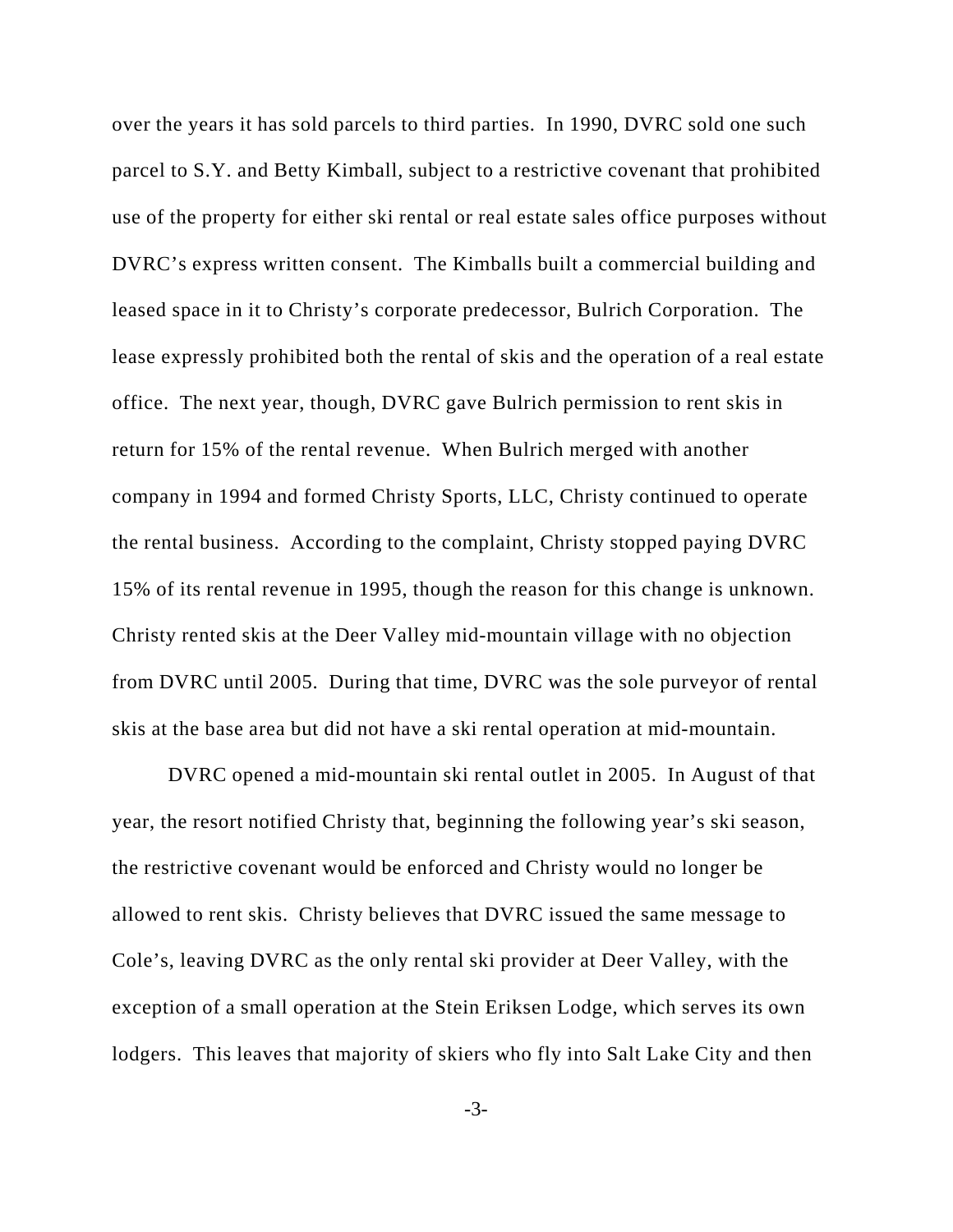shuttle to Deer Valley with few choices: they can carry unwieldy ski equipment onto the plane,<sup>1</sup> take a shuttle into Park City and hunt for cheaper ski rentals in town, or rent from the more conveniently located DVRC location. Christy predicts, not improbably, that most consumers will choose the third option.

Christy argues that DVRC's decision to begin enforcing its restrictive covenant is an attempt to monopolize the market of ski rentals available to destination skiers in Deer Valley, or, alternatively, to the destination skiers in the mid-mountain village itself. It alleges that by eliminating its competitors, DVRC will be able to increase prices and reduce output, thus harming consumers. The complaint states that the number of skis available for rental mid-mountain will decline by 620 pairs, and the price will increase by at least twenty-two to thirtytwo percent.

The district court dismissed Christy's antitrust complaints. In this appeal, Christy challenges only the dismissal of its claims under § 2 of the Sherman Act.

#### **II. Analysis**

We review the grant of a Rule 12(b)(6) motion to dismiss de novo. *Teigen*

<sup>&</sup>lt;sup>1</sup> We decline Christy's request to take judicial notice of newspaper stories reporting that airlines have made it more difficult and costly for passengers to transport their skis. Whether or not such materials would be admissible in district court, this is an appeal of an order dismissing the complaint at the pleading stage. The question before this court is whether the complaint states a claim upon which relief may be granted. For that purpose, we assume that the factual allegations of the complaint are true, and are not concerned with evidence that the parties might bring supporting or challenging those allegations.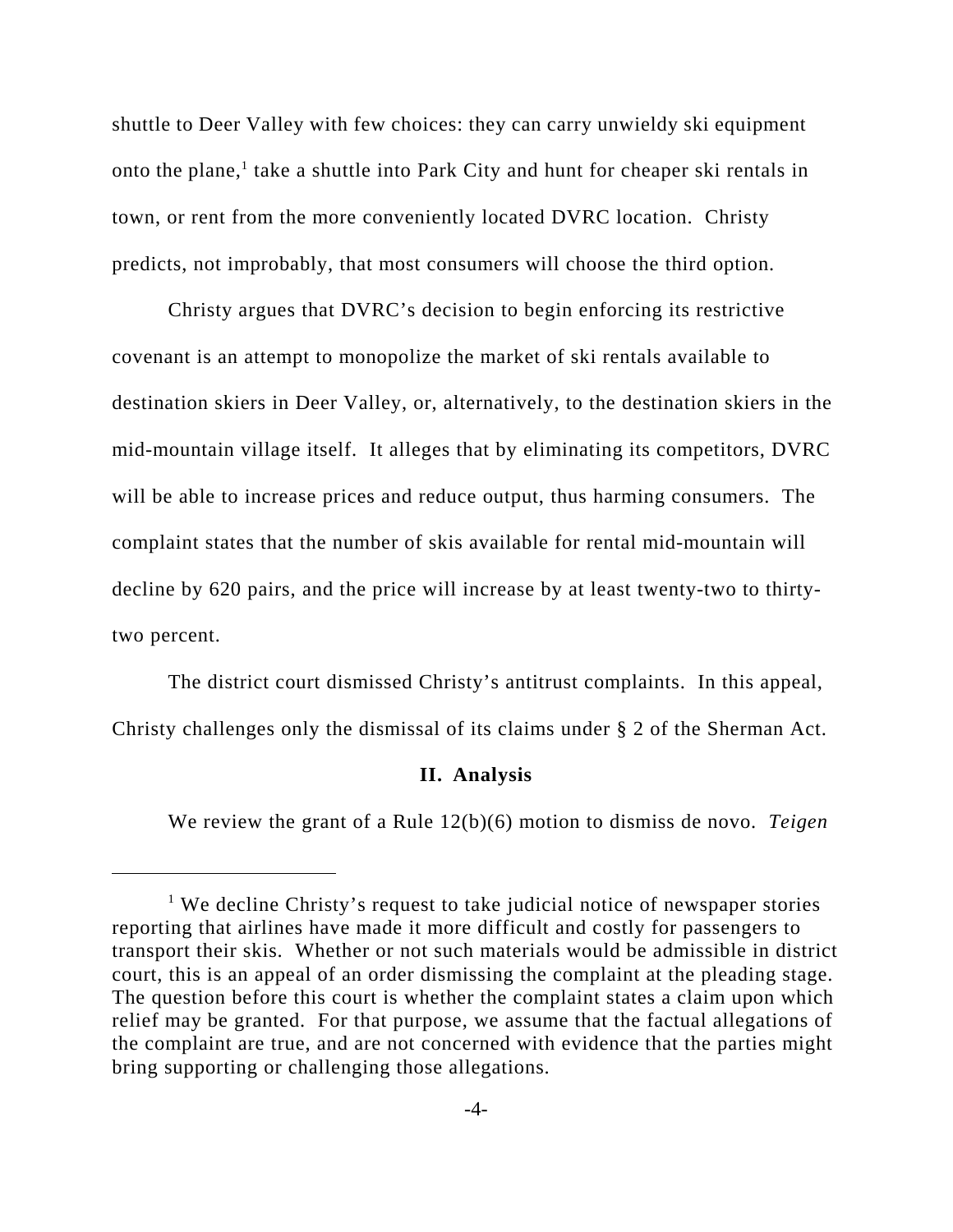*v. Renfrow*, 511 F.3d 1072, 1078 (10th Cir. 2007). In doing so, we ask whether there is "plausibility in [the] complaint." *Bell Atlantic Corp. v. Twombly*, 550 U.S. 544, 127 S.Ct. 1955, 1970 (2007). The complaint "does not need detailed factual allegations," *id.* at 1964, but the "[f]actual allegations must be enough to raise a right to relief above the speculative level." *Id.* at 1965. When, in *Twombly*, the Supreme Court emphasized the need for plausibility in the complaint rather than "wholly conclusory statement[s]," *id.* at 1966–67, it warned particularly of the high costs and frequent abuses associated with antitrust discovery. *Id.* at 1959 ("It is one thing to be cautious before dismissing an antitrust complaint in advance of discovery, but quite another to forget that proceeding to antitrust discovery can be expensive.") (internal citations omitted). The concept of "plausibility" at the dismissal stage refers not to whether the allegations are likely to be true; the court must assume them to be true. The question is whether, if the allegations are true, it is plausible and not merely possible that the plaintiff is entitled to relief under the relevant law. *Robbins v. Oklahoma*, 519 F.3d 1242, 1247 (10th Cir. 2008).

Christy has alleged that DVRC violated § 2 of the Sherman Act by either actual or attempted monopolization. "The offense of monopoly under § 2 of the Sherman Act has two elements: (1) the possession of monopoly power in the relevant market and (2) the willful acquisition or maintenance of that power." *United States v. Grinnell Corp.*, 384 U.S. 563, 570–71 (1966). Similarly, an

-5-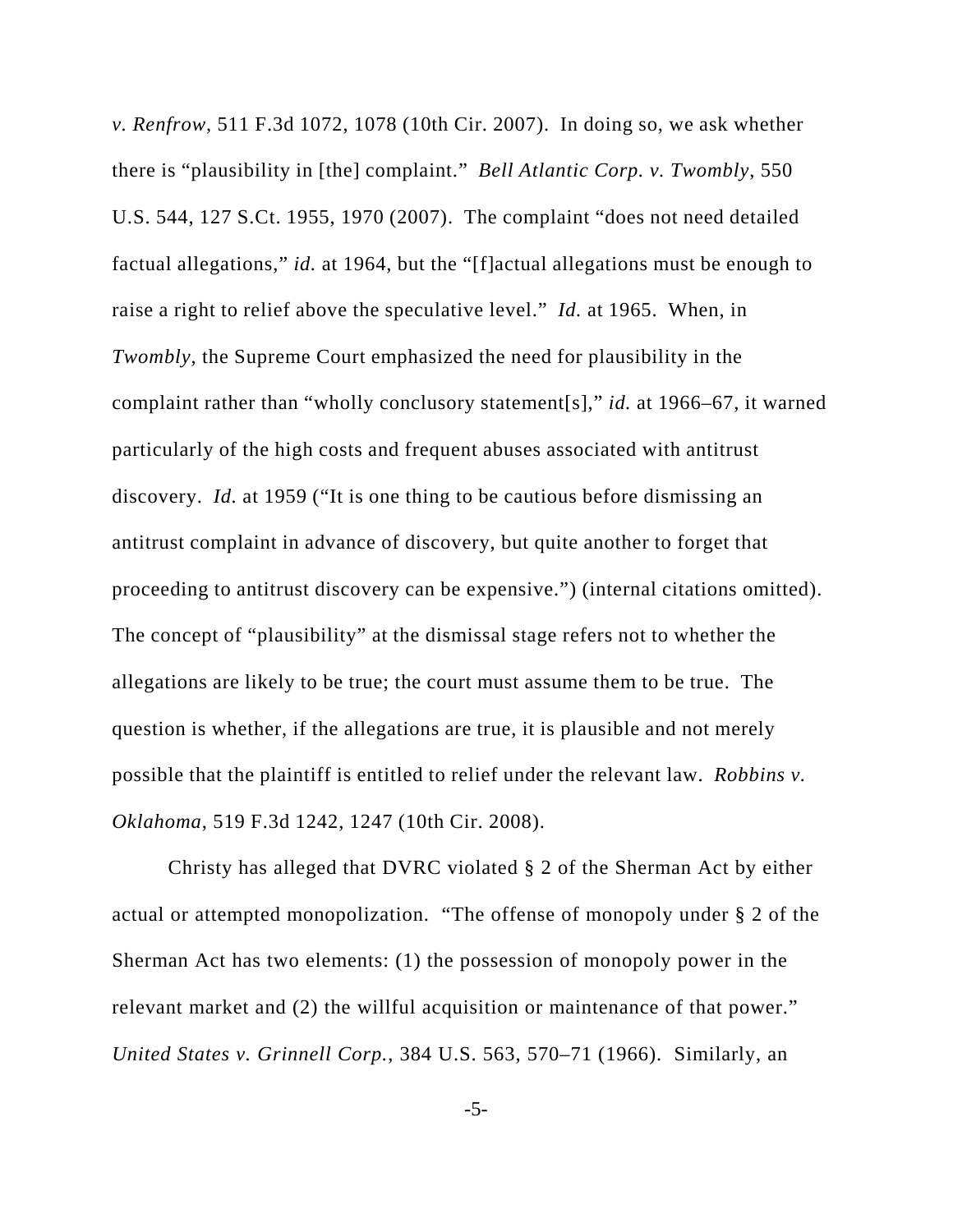attempt claim must show "(1) that the defendant has engaged in predatory or anticompetitive conduct with (2) a specific intent to monopolize and (3) a dangerous probability of achieving monopoly power," with the third element requiring "consider[ation] [of] the relevant market and the defendant's ability to lessen or destroy competition in that market." *Spectrum Sports, Inc. v. McQuillan*, 506 U.S. 447, 456 (1993). Under both types of § 2 claims Christy must therefore plead both power in a relevant market and anticompetitive conduct. The relevant market, according to Christy's complaint, is the market for ski rentals to destination skiers in Deer Valley in general or, even more narrowly, the market for ski rentals in the mid-mountain village. Compl. ¶ 61. The alleged anticompetitive conduct is the enforcement of the restrictive covenant.

A great many pages in the briefs are devoted to whether the defined market set forth in the complaint—destination skiers at Deer Valley, or alternatively at Deer Valley's mid-mountain village—is too small to constitute a market for antitrust purposes, in light of the proximity of a number of ski rental outlets in Park City, just down the road. For purposes of analyzing the complaint, however, we find it not implausible that destination skiers who arrive at the resort by bus or shuttle will find it sufficiently inconvenient to travel into town to rent skis that a successful monopolist over ski rental at Deer Valley could charge supracompetitive prices. The question, we believe, is not whether DVRC might be able to raise prices and reduce output by becoming the only purveyor of rental

-6-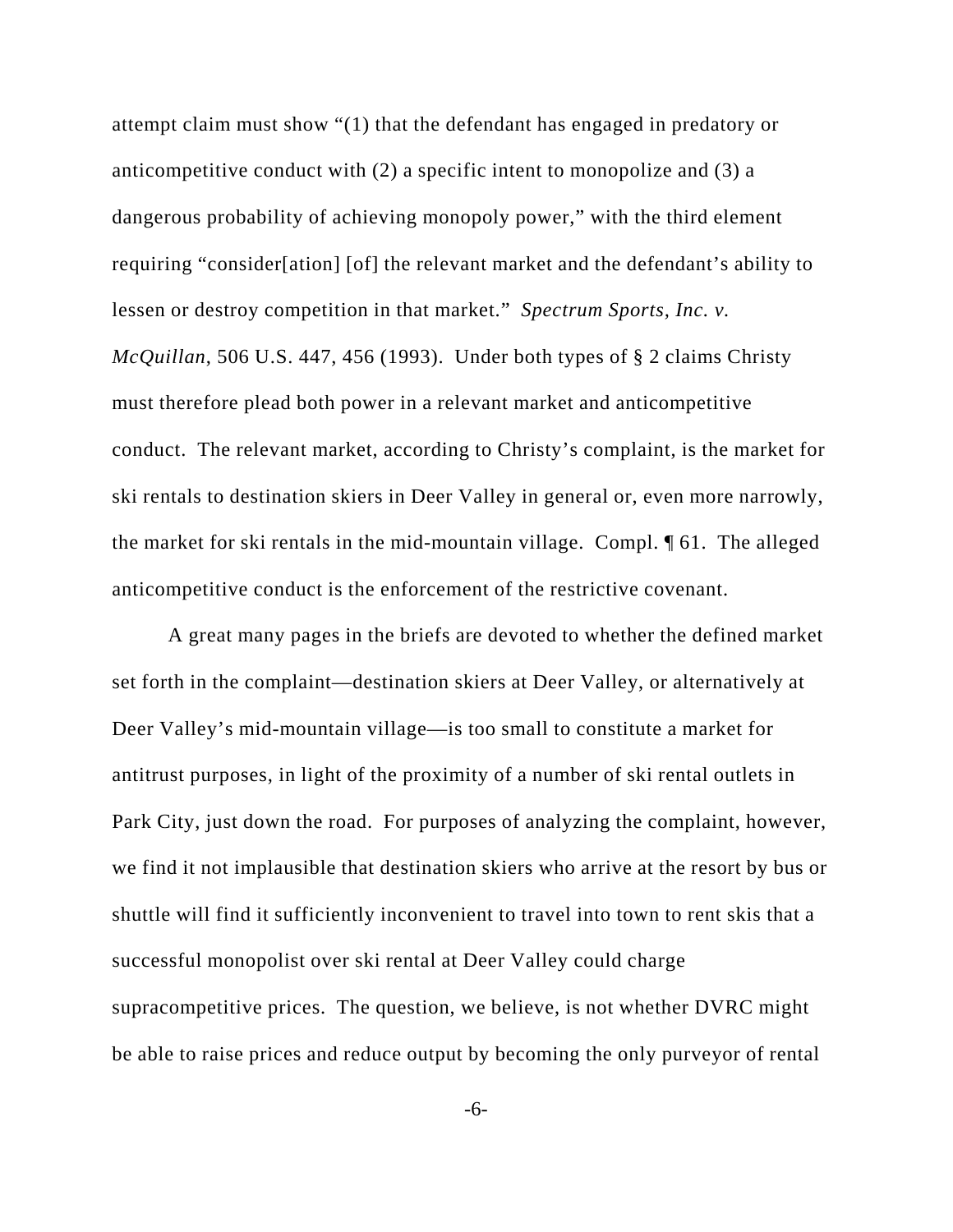skis at the resort, but whether such a market is legally cognizable under the antitrust laws and whether the decision of a resort owner to reserve to itself the right to provide ancillary services counts as anticompetitive conduct.

The defendant argues that these issues must be analyzed primarily from the temporal perspective of DVRC's decision to impose a restrictive covenant on the sale of the property to the Kimballs. It points out that DVRC had the right not to sell the property at issue at all; it could have operated its own ski rental facilities at mid-mountain as it did at the base, without allowing competitors to enter the business. None of this would have violated the antitrust laws. Such an arrangement would not have diminished competition; on the contrary, by creating a resort and providing all the services ancillary to it, DVRC increased competition in the ski industry as a whole. The defendant argues that the analysis is the same when it allows an outside ski rental provider to operate for a period of time, and later changes its mind. If it is permissible for a resort owner to impose a covenant on land sales restricting potential competition in the provision of ancillary services, defendants argue, it must be permissible to exercise those rights under the covenant at a later date.

The plaintiff argues, on the contrary, that the temporal focus should be on DVRC's decision to withdraw its consent to the operation of Cole and Christy's ski rental facilities. It argues that this decision diminished competition in the ski rental business for destination skiers at Deer Valley (or, alternatively, at mid-

-7-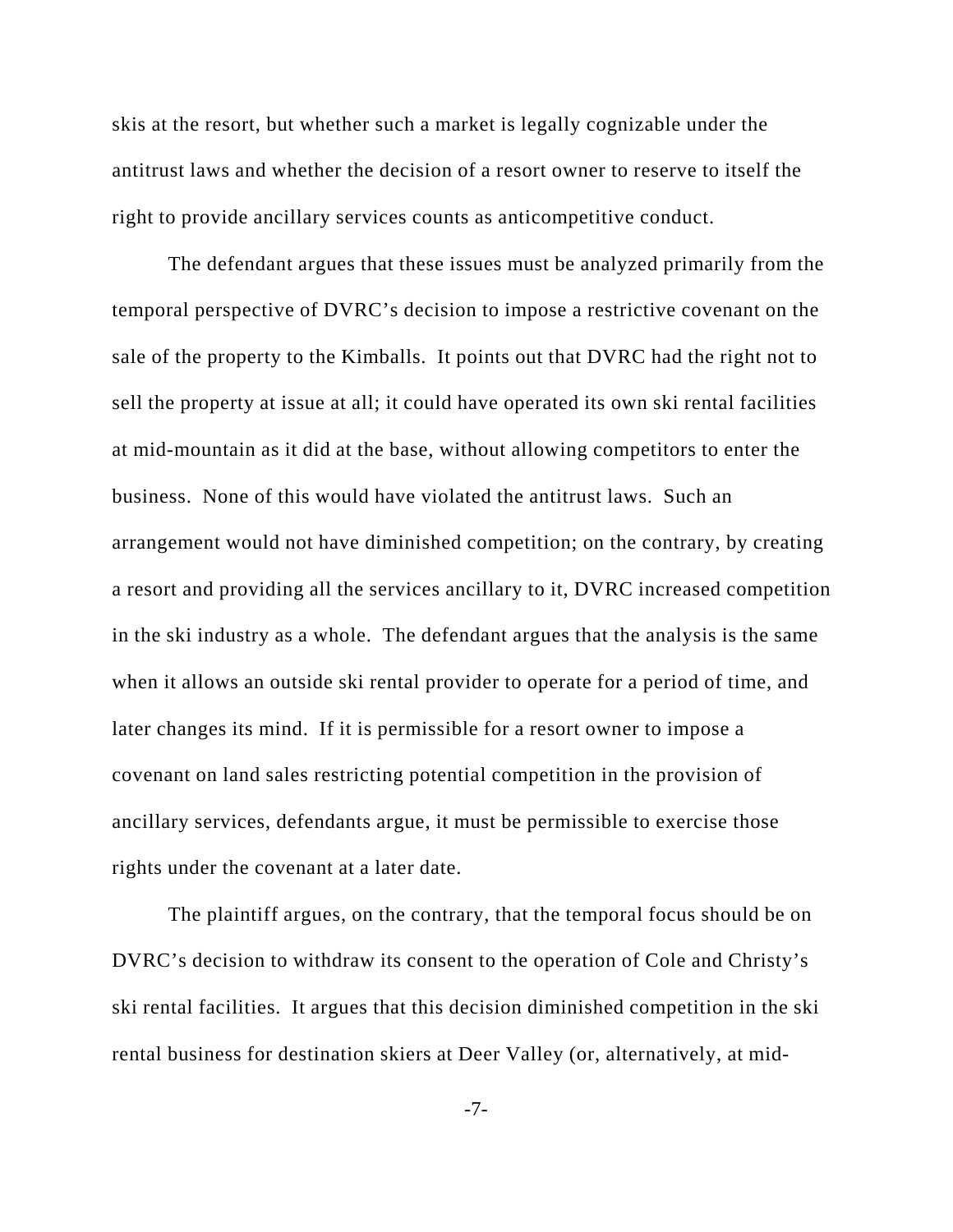mountain), and will result in lowered output and higher prices for ski rentals, as compared to the situation before DVRC withdrew its consent.

We begin our analysis with DVRC's original decision to impose the restrictive covenant.

### **A. Imposition of the Restrictive Covenant**

We agree with the defendant that the creator of a resort has no obligation under the antitrust laws to allow competitive suppliers of ancillary services on its property. A theme park, for example, does not have to permit third parties to open restaurants, hotels, gift shops, or other facilities within the park; it can reserve to itself the right to conduct such businesses and receive revenues from them. Accordingly, if it sells land within the resort to third parties, the antitrust laws do not bar the resort owner from imposing a covenant against use of the property for competitive businesses. This is so even if food, rooms, gifts, or other ancillary goods and services would be cheaper and more plentiful if the resort owner allowed competition in these businesses.

This conclusion can be reached either by reference to the proper definition of a market or by reference to the absence of anticompetitive conduct. Some courts, faced with cases of this sort, have found the market definition implausible. The Seventh Circuit took this approach in *Elliott v. United Center*, 126 F.3d 1003 (7th Cir. 1997), when a peanut vendor challenged a sports arena's decision to ban outside food and thereby monopolize the market for food concessions within the

-8-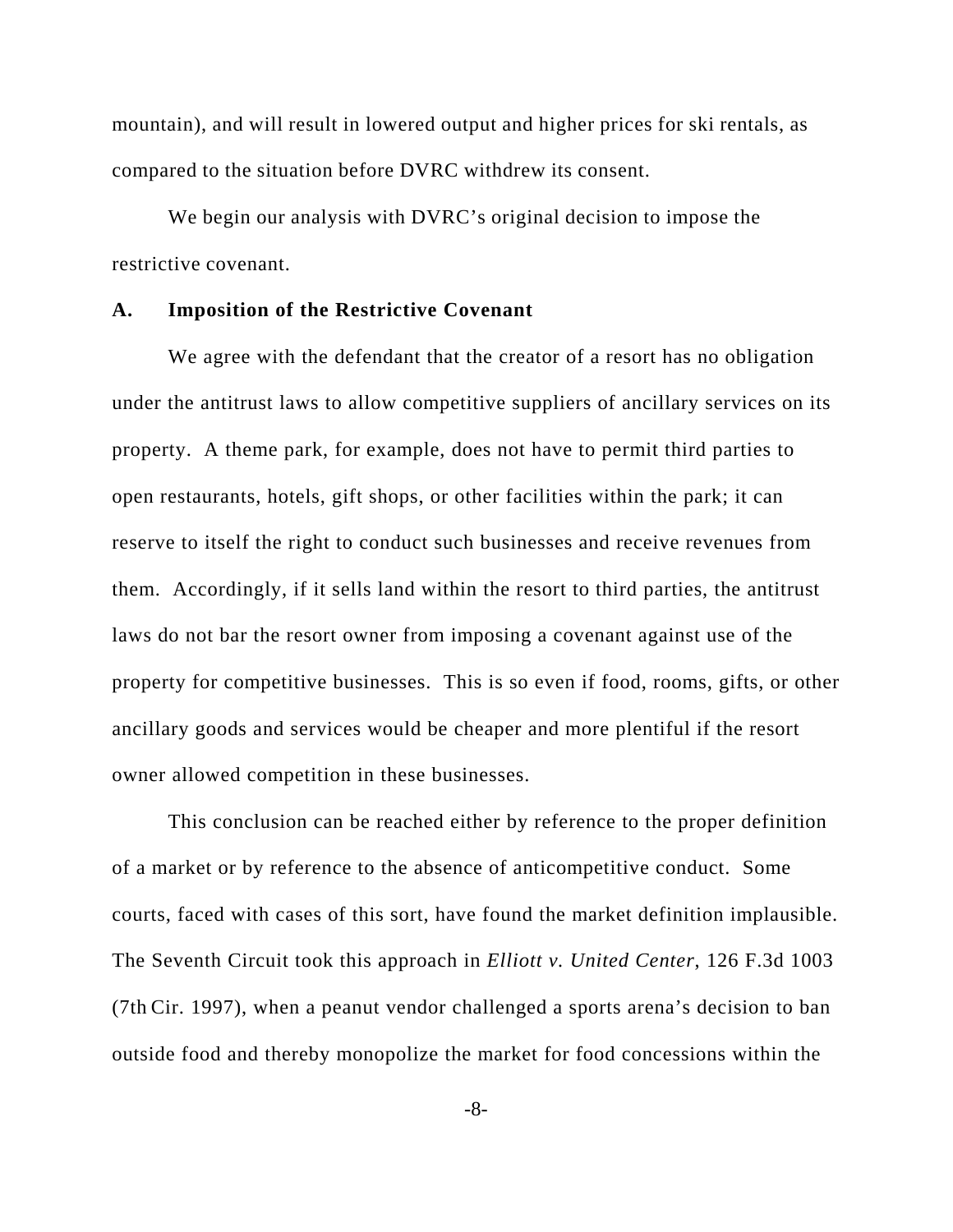arena. The court rejected that market definition as implausible, saying:

The logic of [the] argument would mean that exclusive restaurants could no longer require customers to purchase their wines only at the establishment, because the restaurant would be "monopolizing" the sale of wine within its interior. Movie theaters, which traditionally (and notoriously) earn a substantial portion of their revenue from the sale of candies, popcorn, and soda, would be required by the antitrust laws to allow patrons to bring their own food.

*Id.* at 1005. Other courts agree. Hospitals alleged to have monopolized the market for medical services within that single hospital, *Collins v. Associated Pathologist, Ltd.*, 844, F.2d 473, 480 n.5 (7th Cir. 1988); *Ginzburg v. Memorial Healthcare Systems, Inc.*, 993 F.Supp. 998, 1013 (S.D. Tex. 1997), and a cemetery alleged to have monopolized the market for tombstones within that cemetery, *Monument Builders of N.A. v. Michigan Cemetery Ass'n*, 524 F.3d 726, 733–37 (6th Cir. 2008), were all declared too narrow to constitute a relevant market. Perhaps even closer to this case is *Hack v. President & Fellows of Yale College*, 237 F.3d 81, 85 (2d Cir. 2000), in which Yale University was alleged to have monopolized the market for on-campus housing within its sprawling complex of facilities. The Second Circuit rejected the idea that it is impermissible for an institution to monopolize one particular product within an establishment that provides a variety of interrelated services, the most important one of which is education. The alleged market was too narrow.

Although discussion of sports arenas and universities seems to suggest that Christy's shortcomings lie with its alleged geographic market, the actual problem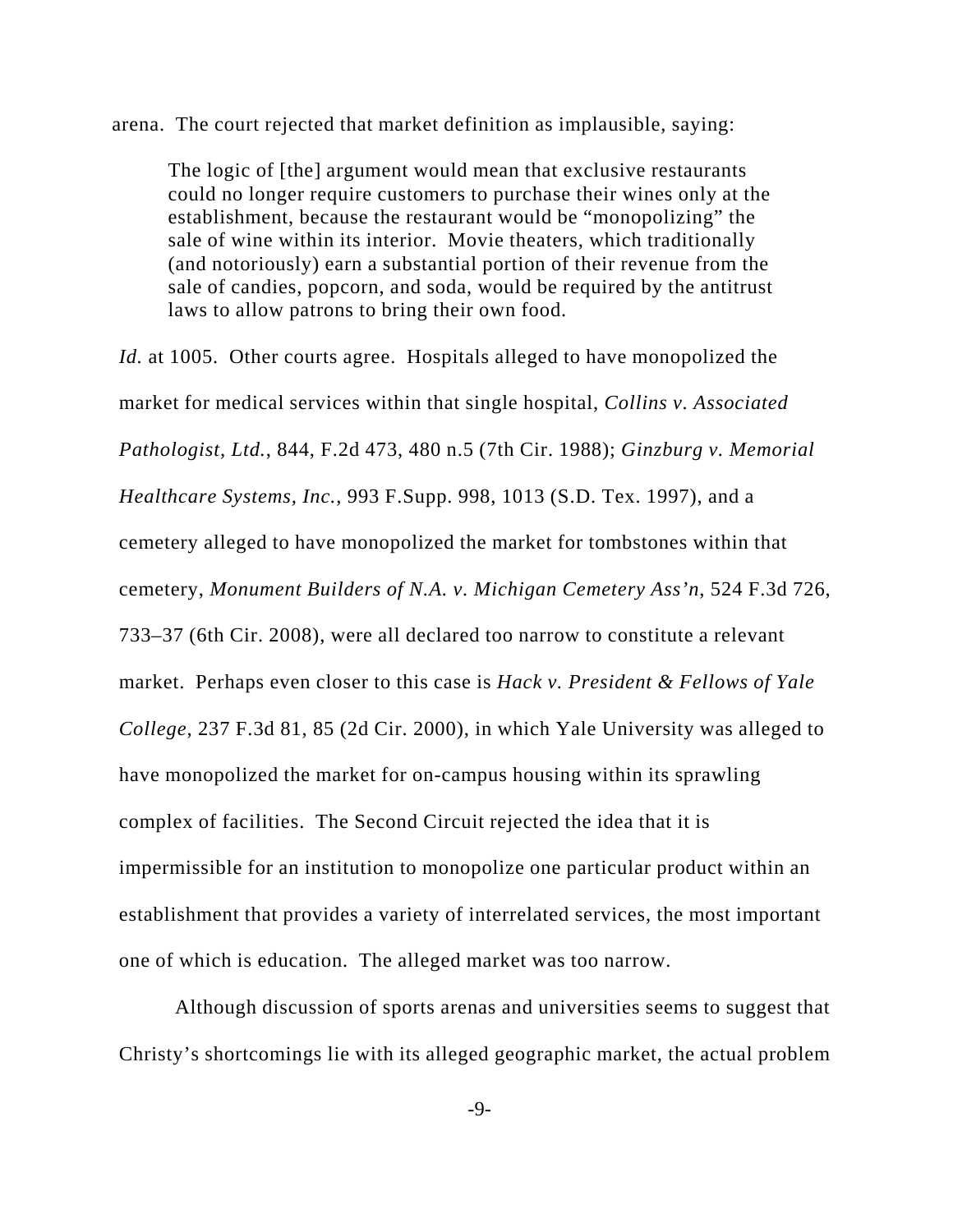lies with its product market. In these cases the two are difficult to disentangle because the product (rental skis, as here, or housing, as in *Hack*) is intimately related to the location. Consumers do not travel to Deer Valley for rental skis, just as they do not attend Yale to live in an Eero Saarinen-designed dormitory. The true product in these cases is the overall experience. Deer Valley offers a cluster of products that combine to create a destination ski experience; rental skis are only one small component. *Cf. United States v. Phillipsburg Nat. Bank & Trust Co.*, 399 U.S. 350, 361 (1970) ("[T]he cluster of products and services termed commercial banking has economic significance well beyond the various products and services involved."); *United States v. Philadelphia Nat. Bank*, 374 U.S. 321, 356 (1963) (defining the relevant market under the Clayton Act merger analysis as "the cluster of products (various kinds of credit) and services (such as checking accounts and trust administration) denoted by the term 'commercial banking'"). The complaint alleges nothing to suggest that destination skiers are choosing their ski resort based on the price of rental skis, separate and apart from the cluster of services associated with the destination-ski experience. To define one small component of the overall product as the relevant product market is simply implausible. $2$ 

<sup>&</sup>lt;sup>2</sup>We should not be misread as suggesting the implausibility of a rental ski product market within a reasonably well-defined geographic area. We simply hold implausible Christy's attempt to suggest a product market exists in rental (continued...)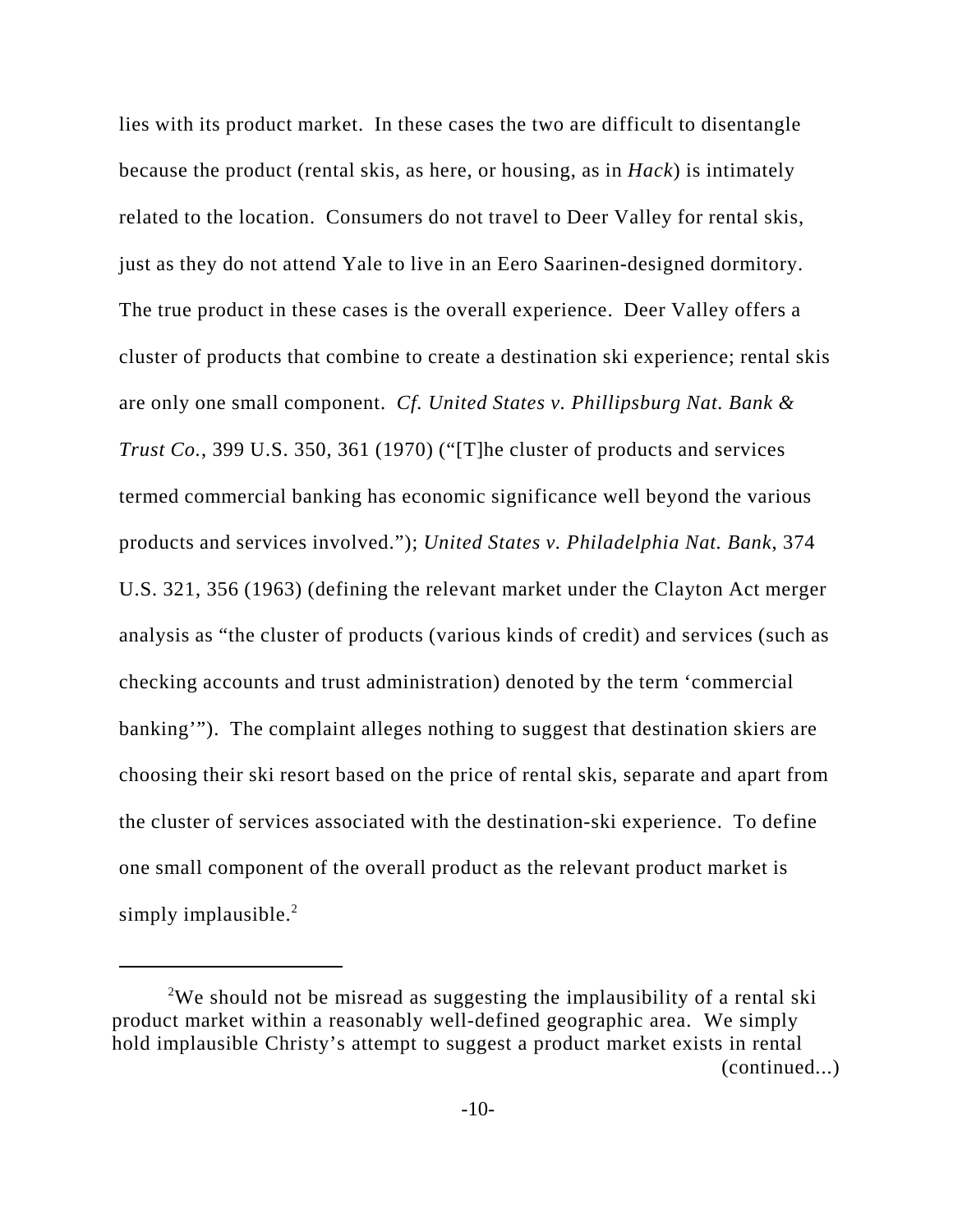Alternatively, one could say that the monopolization claim would fail because the alleged conduct is not anticompetitive. Even if a firm has monopoly power in a relevant market, a plaintiff must also show "the willful acquisition or maintenance of that power as distinguished from growth or development as a consequence of a superior product, business acumen, or historic accident." *Grinnell Corp.*, 384 U.S. at 570–71. Deer Valley is not required to invite competitors onto its property to rent skis to its patrons, even if a failure to do so would mean it is the sole supplier of rental skis at the ski area.

The Supreme Court has recognized the economic value of allowing businesses to decide with whom they will deal, as it recently re-emphasized: "[A]s a general matter, the Sherman Act 'does not restrict the long recognized right of [a] trader or manufacturer engaged in an entirely private business, freely to exercise his own independent discretion as to parties with whom he will deal.'" *Verizon Commc'ns, Inc. v. Law Offices of Curtis V. Trinko, LLP*, 540 U.S. 398, 408 (2004) (quoting *United States v. Colgate & Co.*, 250 U.S. 300, 307 (1919)). In *Trinko*, the Court acknowledged that in rare circumstances a refusal to cooperate with competitors might constitute a § 2 violation, but that "such exceptions, because of the uncertain virtue of forced sharing and the difficulty of identifying and remedying anticompetitive conduct by a single firm," *id.*, should

skis for destination skiers, disaggregated from the full destination ski experience.

 $2$ (...continued)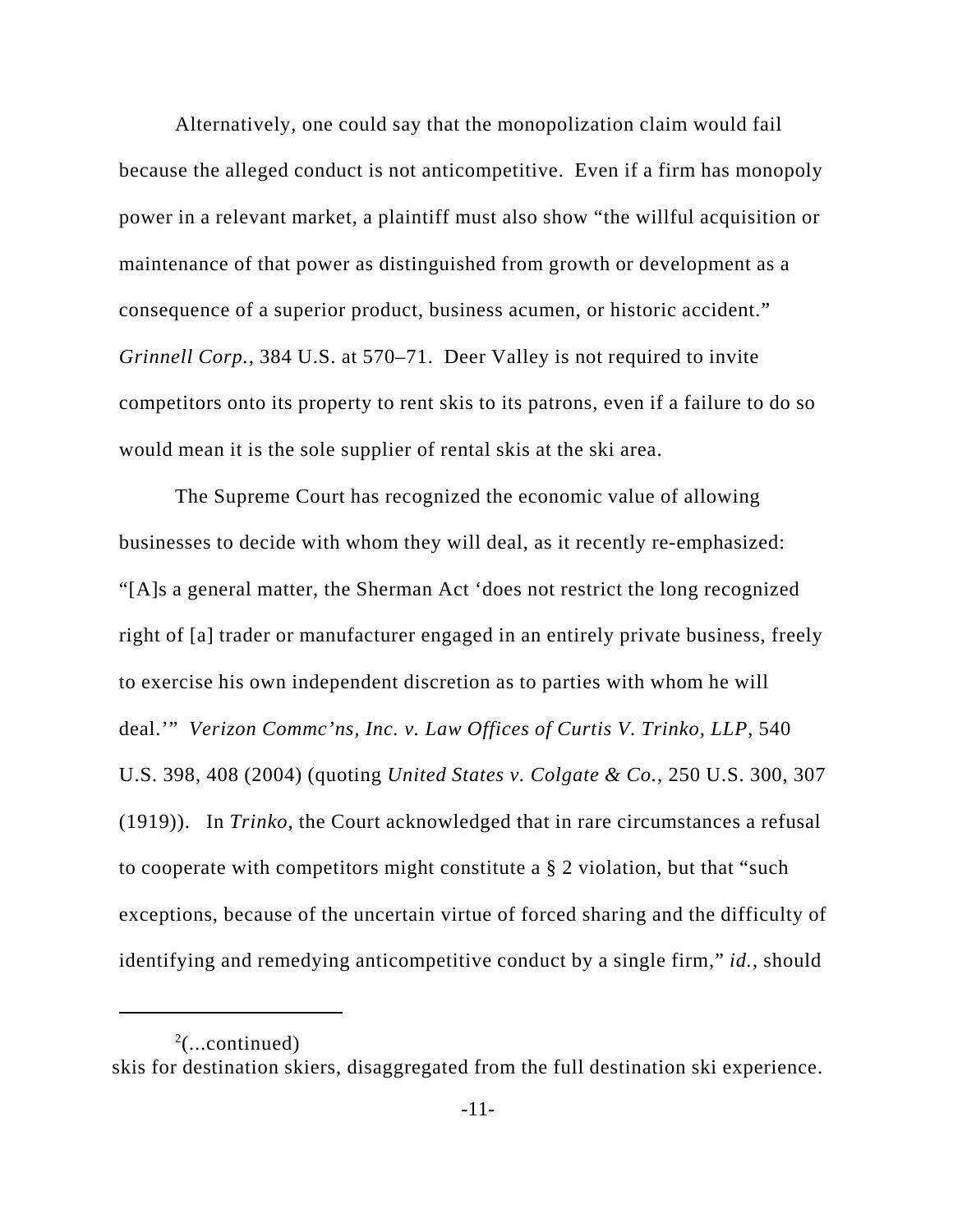be few.

Having invested time and money in developing a premier ski resort that attracts skiers from across the nation, DVRC could recoup its investment in a number of ways. It could increase the price of lift tickets, raise room rates, serve only high-priced food, or, as it seems to have chosen, delve more deeply into the rental ski market. *See Elliott*, 126 F.3d at 1005 ("[The United Center] can charge very high ticket prices, and allow unlimited numbers of food concessions in and around the stadium, or it can charge somewhat lower ticket prices and restrict the number of concessions (thereby earning some of its profits from the food sales)."). This does not mean consumers have no protection. The ski resort industry is competitive (and Christy does not allege otherwise). Families contemplating ski vacations have many options, and they presumably compare quality and price. If they are rational, the price they are concerned about is the sum of all of their prospective vacation costs, including not just lift ticket prices and resort lodging, but air fare, food and drink, apres-ski entertainment, ski rentals, and the like. A resort that facilitates lower ski rental prices by allowing competition is able to price other aspects of the ski vacation experience more aggressively. The competitive discipline comes not from introducing competition with respect to each component of the experience, but from competition with other ski resorts with respect to the entire package. Christy has not alleged, and it would not likely be plausible to allege, that DVRC's decision

-12-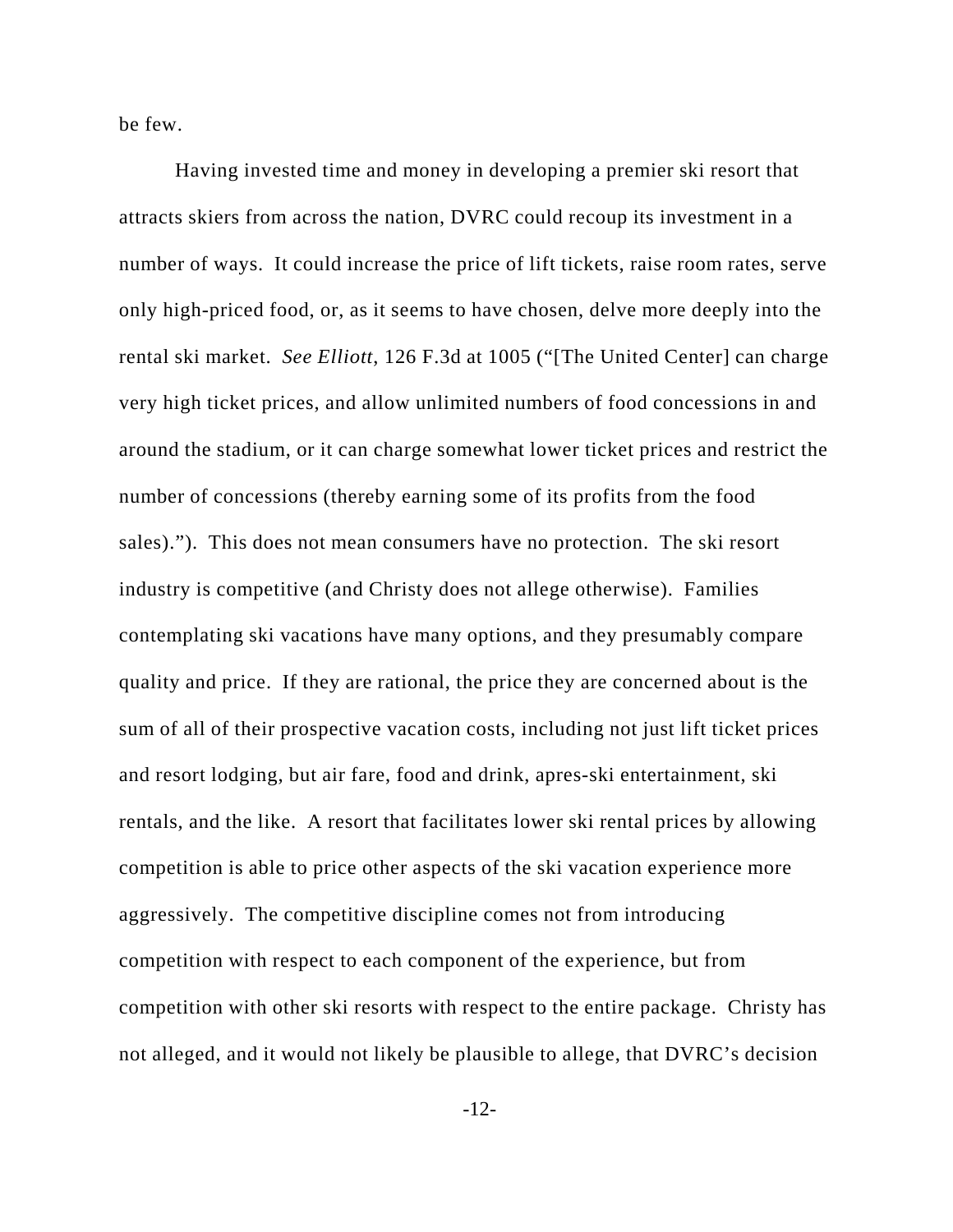to foreclose competition in the ski rental business at the mid-mountain village will have any effect on the market for ski resort vacations as a whole.

Indeed, allowing resorts to decide for themselves what blend of vertical integration and third party competition will produce the highest return may well increase competition in the ski resort business as a whole, and thus benefit consumers. This flexibility about business strategies induces entrants into the ski resort business by allowing them to reserve the benefits of their investments to themselves. Disneyland may have made a business miscalculation in locating where third parties could conveniently supply hotels, restaurants, and other services to its guests. *See Elliott*, 126 F.3d at 1005 (citing Jim Molnar, *A Tale of 2 Disneys: Out of a Single Mouse Different Playgrounds Grew*, Seattle Times, May 19, 1991, at L1). The antitrust laws do not make such miscalculations legally obligatory.

The idea that restrictive covenants limiting immediate competition may promote competition in a broader market finds support in this court's decision in *Drury Inn–Colorado Springs v. Olive Co.*, 878 F.2d 340 (10th Cir. 1989), a case on which the district court below heavily relied. In *Drury Inn*, a motel chain purchasing a tract of land insisted that the seller attach a restrictive covenant to a neighboring lot that would prevent a competing motel from operating next door. The court held that the restrictive covenant was not a per se violation of § 1 of the Sherman Act, concluding that the arrangement was one that "merely regulates

-13-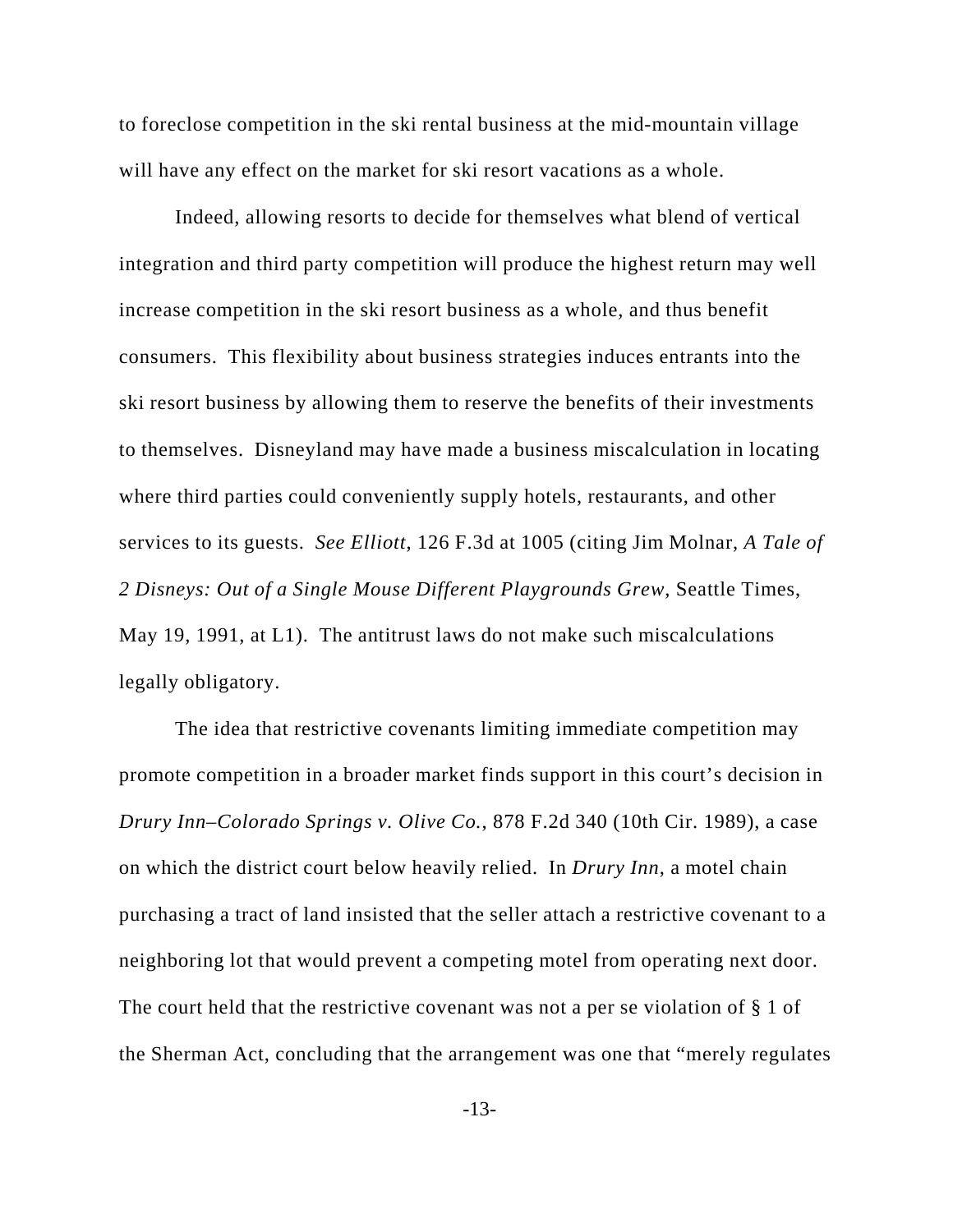and perhaps thereby promotes competition." *Id.* at 342. To be sure, in an immediate sense the restrictive covenant barred competition against the motel chain, but in a broader sense it facilitated the entry of a new market participant, to the benefit of consumers and competition overall. Without the covenant, Drury Inn might not have entered the market. This case is similar, in that DRVC insisted on attaching a restrictive covenant to its sale of land to the Kimballs to protect its future ability to profitably operate a ski rental business. Because both the land deal and the potential opening of a ski rental business would expand the market, the arrangement "merely regulates and perhaps thereby promotes competition." *Id.*

*Drury Inn* of course has differences from this case. As Christy points out, *Drury Inn* was a § 1 case; the antitrust issue was raised as an affirmative defense to a breach of contract action rather than as a freestanding antitrust claim; the restrictive covenant was more limited in time; and the restriction operated to the benefit of the buyer rather than the seller. But despite these surface differences, the underlying economic logic of *Drury Inn* is equally applicable here: that when a landowner divides his property and sells part to a third party while retaining the rest, attachment of a restrictive covenant to one of the two parcels can promote competition by enabling the owner of the other parcel to start a business without potentially crippling competition on its doorstep. It does not matter, legally or economically, whether the business will be started by the purchaser (as

-14-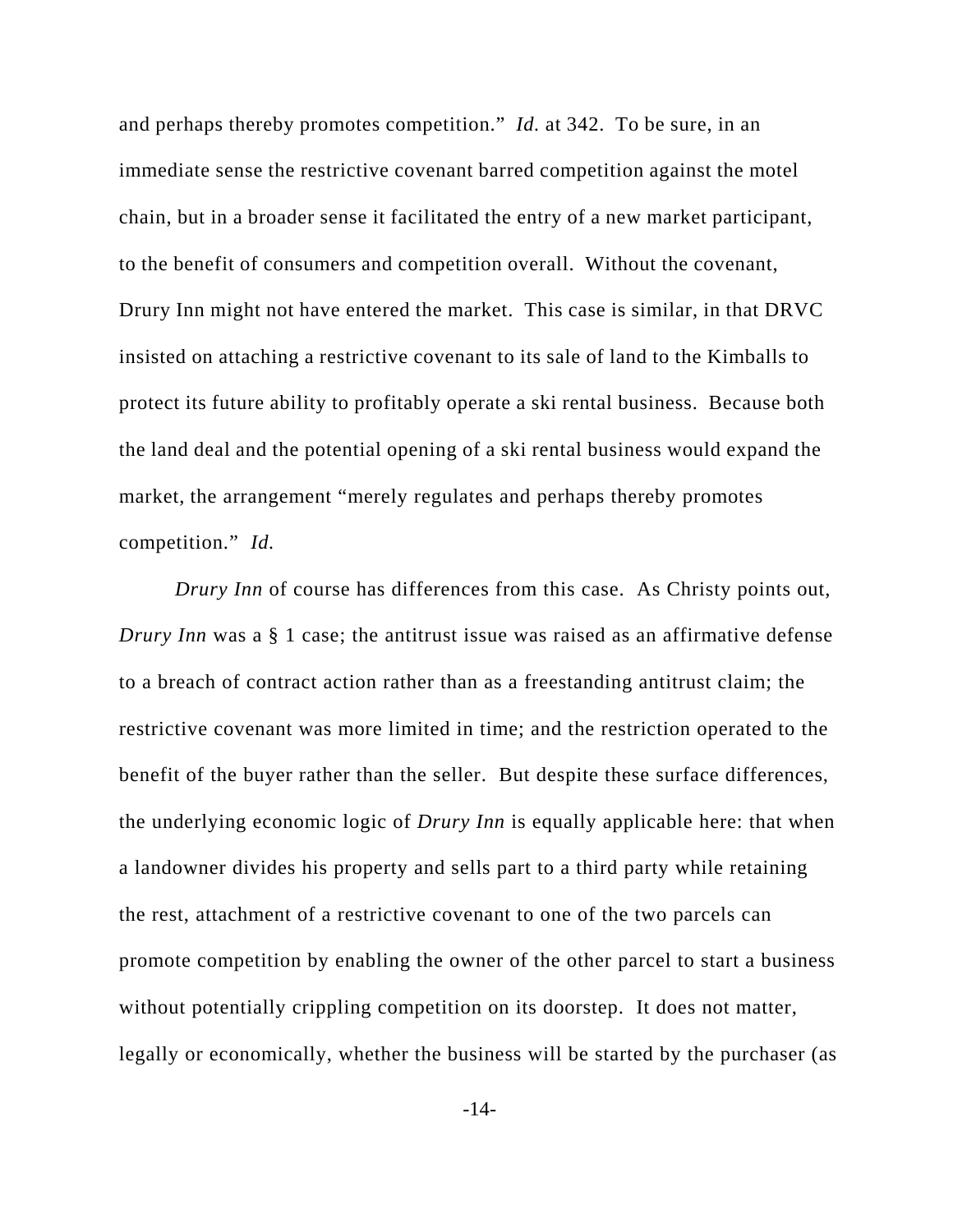in *Drury Inn*), or the original property owner (as in our case). Just as a property owner who operates a business on his land has no obligation to sell part of his property to a person who intends to open a competing facility, he generally has no obligation, if he sells part of the property, to allow a competing facility to be opened there. *See Polk Bros., Inc. v. Forest City Enters., Inc.*, 776 F.2d 185, 188 (7th Cir. 1985) (Easterbrook, J.) ("Antitrust law is designed to ensure an appropriate blend of cooperation and competition, not to require all economic actors to compete full tilt at every moment.").

Either line of reasoning—whether based on market definition or lack of anticompetitive conduct—leads to the same conclusion. Indeed, they are two sides of the same coin: having created a resort destination, antitrust will not force a resort developer to share its internal profit-making opportunities with competitors. The relevant market requirement reaches this result by finding implausible a market definition that singles out a small component of the cluster of services that constitutes the actual product; the anticompetitive conduct requirement reaches it by saying that it is not anticompetitive to refuse to grant access to competitors.

### **B. Revocation of Consent to Operate a Ski Rental Facility**

The plaintiff does not seriously argue that it was impermissible for DVRC to impose the restrictive covenant back in 1990, or that it would have been impermissible for DVRC to use its ownership of the land to bar competition in

-15-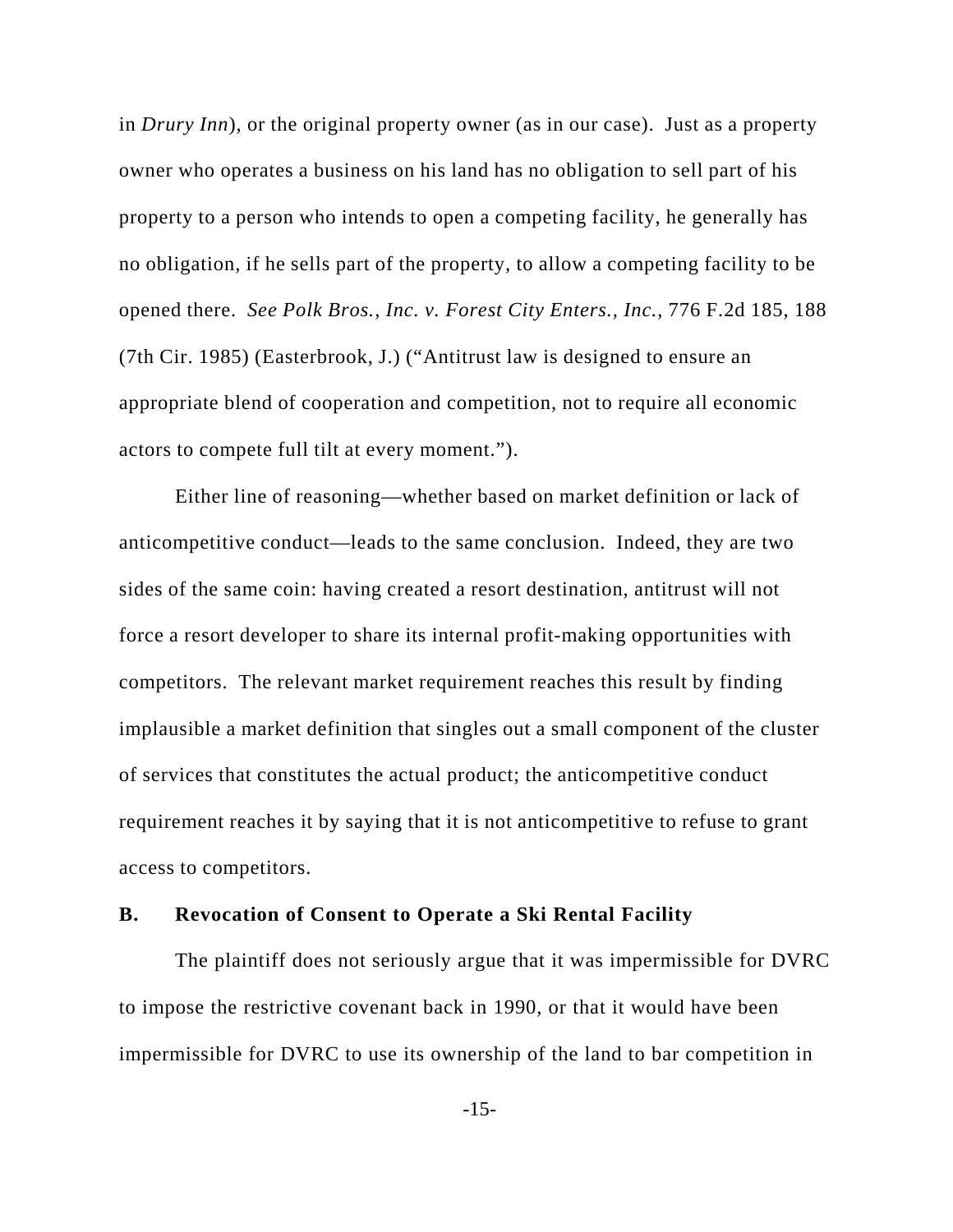the ski rental business from the beginning. Rather, the plaintiff argues primarily that, having allowed third parties to engage in the ski rental business for almost fifteen years, DVRC violated § 2 of the Sherman Act when it revoked that permission and took over the ski rental business for itself.

We do not see the logic in this argument. If antitrust law permits a resort operator to organize its business in either of two ways, by providing ancillary services itself or by allowing third parties to provide the service on a competitive basis, we do not see why an initial decision to adopt one business model would lock the resort into that approach and preclude adoption of the other at a later time. Conceivably, such a change might lead to a claim under contract law or as a business tort. We would not even preclude the theoretical possibility that such a change could give rise to an antitrust claim, for example, if by first inviting an investment and then disallowing the use of the investment the resort imposed costs on a competitor that had the effect of injuring competition in a relevant market. But there are no such allegations here. Indeed, Christy knew from the beginning that it could operate a ski rental business only by permission of DVRC, on a year-to-year basis. It cannot claim unfair surprise.

The closest case in support of the plaintiff's position is *Aspen Skiing Co. v. Aspen Highlands Skiing Corp.*, 472 U.S. 585 (1985). In *Aspen Skiing*, two companies had successfully cooperated to offer skiers joint passes to both companies' mountains, until the larger of those companies decided to end the

-16-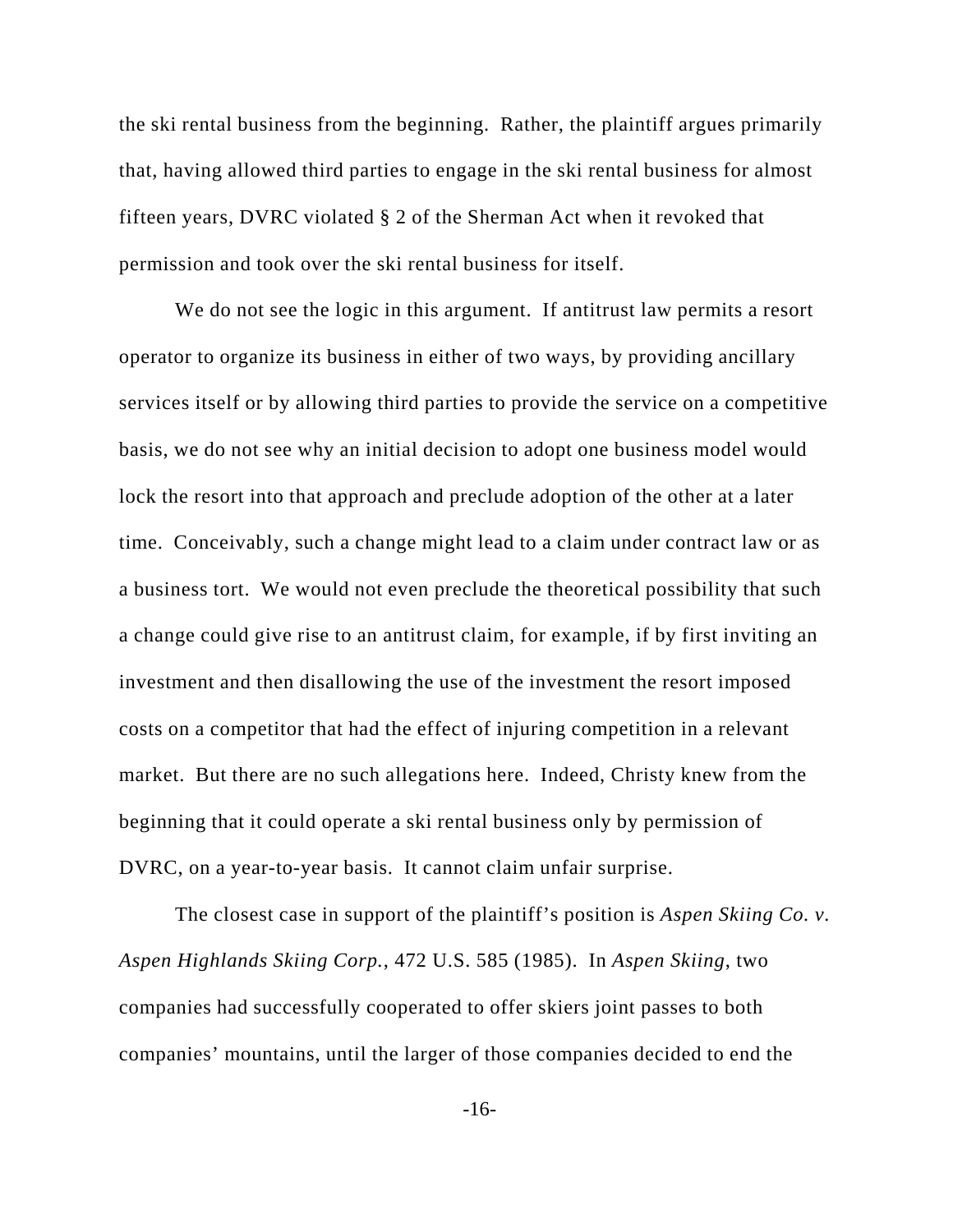relationship. *Id.* at 587–95. Indeed, it not only stopped offering the joint pass, but, when its former partner tried to recreate the multi-mountain pass by giving its customers vouchers equal to a price of a full day's lift ticket, it also refused to honor those vouchers. *Id.* at 593–94. The Court held that termination of the relationship was anticompetitive. The case could be interpreted as holding that even if a firm has the right to refuse to do business with a competitor, it may not necessarily have the right to do so after establishing a business relationship. The Court has since said, however, that "*Aspen Skiing* is at or near the outer boundary of § 2 liability," *Trinko*, 540 U.S. at 409, and noted that the key fact in *Aspen Skiing* was that the defendant terminated a profitable relationship without any economic justification, showing "a willingness to forsake short-term profits to achieve an anticompetitive end," *id.*, especially when it refused to renew the joint ticket "*even if compensated at retail price*." *Id.* The critical fact in *Aspen Skiing* was that there were no valid business reasons for the refusal.

Here, in contrast, we have no indication that DVRC is terminating a profitable business relationship. There is no allegation that DVRC was motivated by anything other than a desire to make more money for itself. For all that appears from the complaint, DVRC expects to increase (not forsake) shortterm profits by operating its own ski rental facility at the mid-mountain village. The Sherman Act does not force DVRC to assist a competitor in eating away its own customer base, especially when that competitor is offering DVRC nothing in

-17-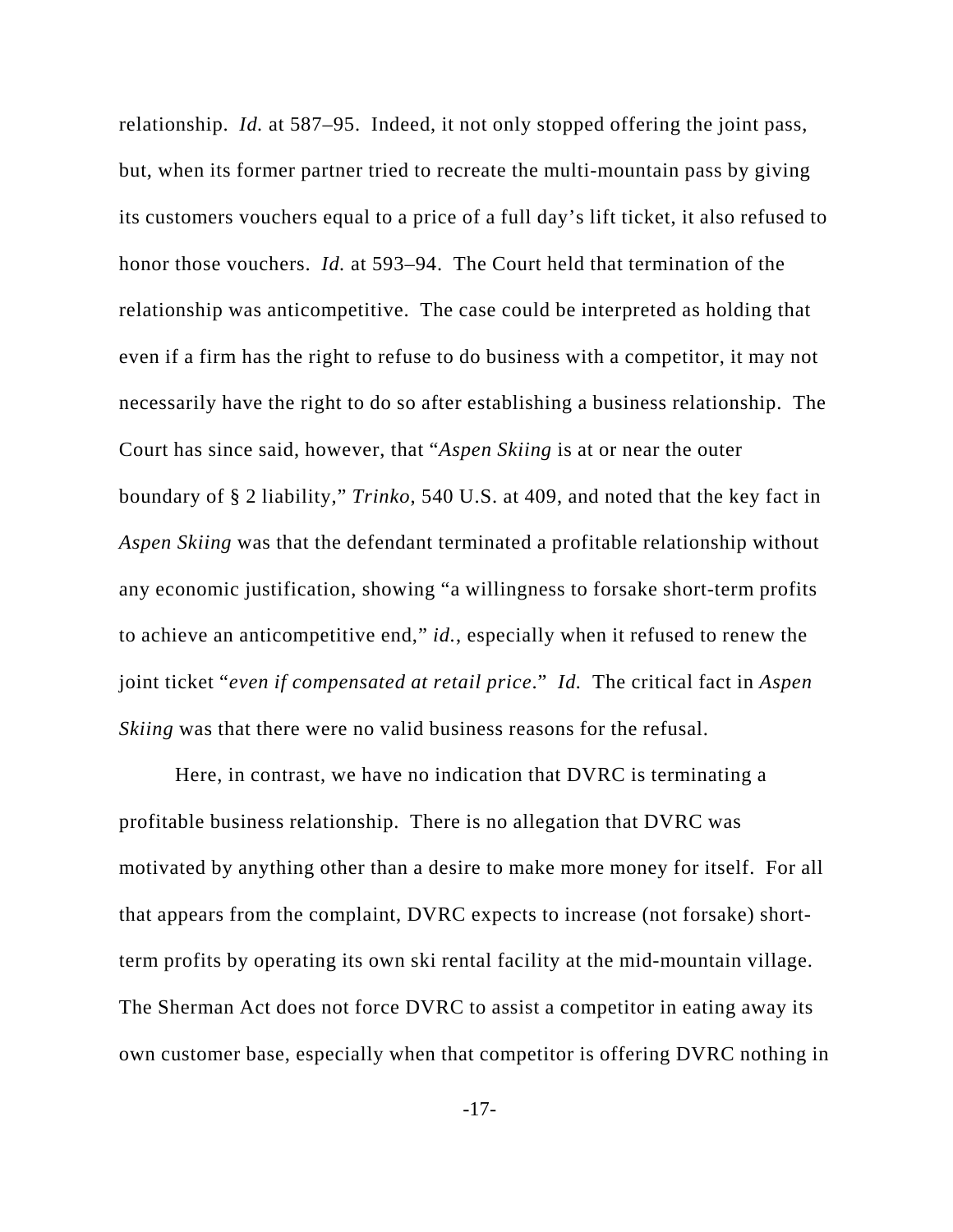return. Moreover, by using the restrictive covenant DVRC had explicitly informed its competitors from the beginning that the relationship could change at any time. Unlike the competitor in *Aspen Skiing*, Christy should have been aware that the relationship was temporary and subject to DVRC's business judgment. DVRC's behavior does not reach the "outer boundary of § 2 liability," *id.*, at which *Aspen Skiing* lies.

At oral argument Christy argued that our opinion in *Full Draw Productions v. Easton Sports, Inc.*, 182 F.3d 745 (10th Cir. 1999) requires us to view any decrease in competition as an antitrust violation, even when that decrease represents simply a return to a formerly valid level of competition. In that case, a group of archery manufacturers boycotted a trade show sponsored by a trade show promoter in order to run that promoter out of business and begin promoting shows itself. *Id.* at 748. The boycott organizers argued that "[their] alleged activities were not anticompetitive because [they] actually increased the output of exhibition space, albeit briefly, and because the output of exhibition space merely returned to the pre-boycott level after the [competitor] failed." *Id.* at 755. We rejected that argument, saying that "the bare fact that the output of exhibition space before and after the alleged boycott stayed the same says nothing about whether the process in between was anticompetitive, which it allegedly was." *Id.*

*Full Draw* indicates only that we cannot infer the absence of

-18-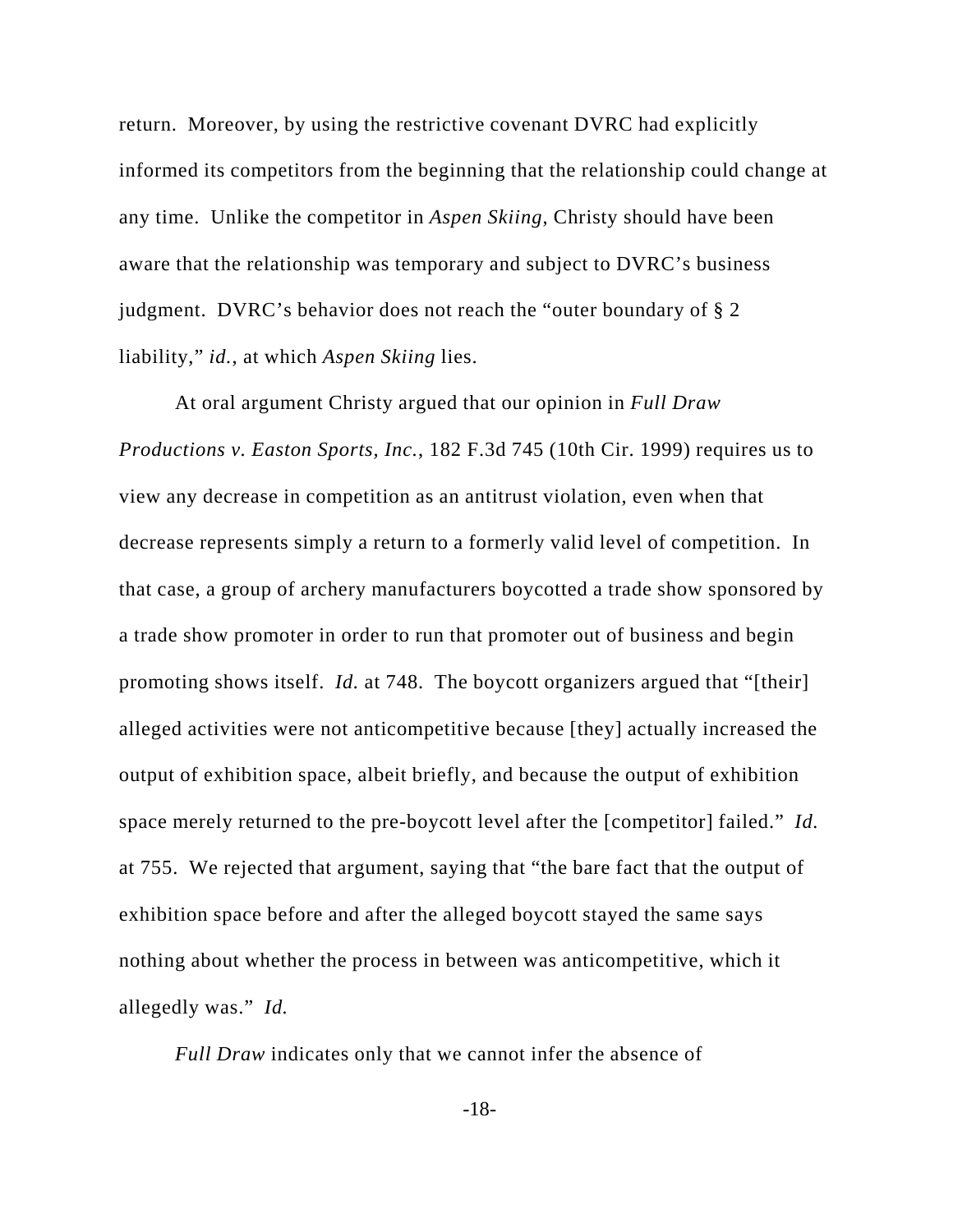anticompetitive behavior simply by comparing the level of raw output before and after the alleged violation; we must still consider the underlying behavior. It does *not* suggest that any decrease in the number of competitors or total output will automatically violate the antitrust laws. The defendants in *Full Draw* did not experiment with a new business plan and then return to their earlier status; they actively changed that earlier status by driving a pre-existing competitor out of the market. Rather than inviting a competitor into its market and then rescinding the invitation, the *Full Draw* defendants actively invaded another market through anticompetitive behavior and substantially changed what that market looked like. Whereas DVRC returned to a position it had a right to from the beginning, the *Full Draw* defendants created a position they never had a right to in the first place.

DVRC should not be forever locked into a business decision made in 1990, especially when it took an affirmative step to preserve its future flexibility by bargaining for a restrictive covenant. This is so even if Christy is correct that by enforcing the restrictive covenant DVRC could increase the price and decrease the output of ski rentals at Deer Valley. It had the right to do so from the beginning, and the fact that it chose to do otherwise for some time does not eliminate that right. The antitrust laws should not be allowed to stifle a business's ability to experiment in how it operates, nor forbid it to change course upon discovering a preferable path.

-19-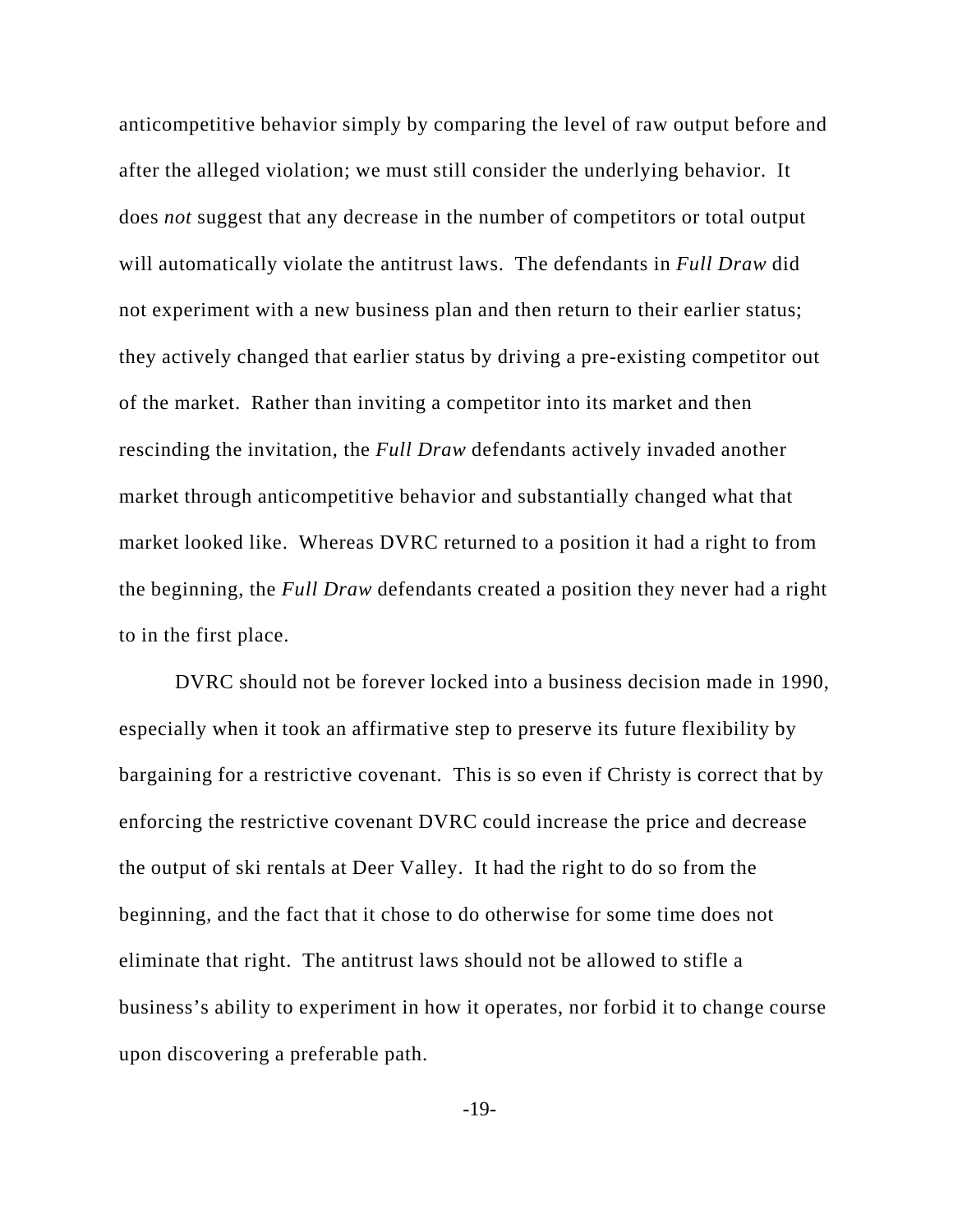## **C. Whether Definition of a Relevant Market Is Required**

 The plaintiff also argues that, having pled actual anticompetitive effects stemming from DVRC's enforcement of the restrictive covenant, it was not required to plead a relevant market. It reasons that an allegation of actual anticompetitive effects obviates any need to allege a relevant market because such effects are direct evidence that DVRC has monopoly power. This proposition is more commonly associated with § 1 claims, which inquire into whether a defendant acts to restrain trade rather than to monopolize a market. *See F.T.C. v. Ind. Fed. of Dentists*, 476 U.S. 447, 460–61 (1986) ("Since the purpose of the inquiries into market definition and market power is to determine whether an arrangement has the potential for genuine adverse effects on competition, proof of actual detrimental effects, such as a reduction of output, can obviate the need for an inquiry into market power, which is but a surrogate for detrimental effects.") (internal quotations omitted); *Law v. NCAA*, 134 F.3d 1010, 1019 (10th Cir. 1998). A § 1 claim and a § 2 claim are different inquiries, though. The former prohibits "restraints of trade" that are accomplished through concerted action, while the latter prohibits unilateral conduct but only when it rises to the more severe offense of threatening a monopoly. "Because the Sherman Act does not prohibit unreasonable restraints of trade as such—but only restraints effected by a contract, combination, or conspiracy—it leaves untouched a single firm's anticompetitive conduct . . . that may be

-20-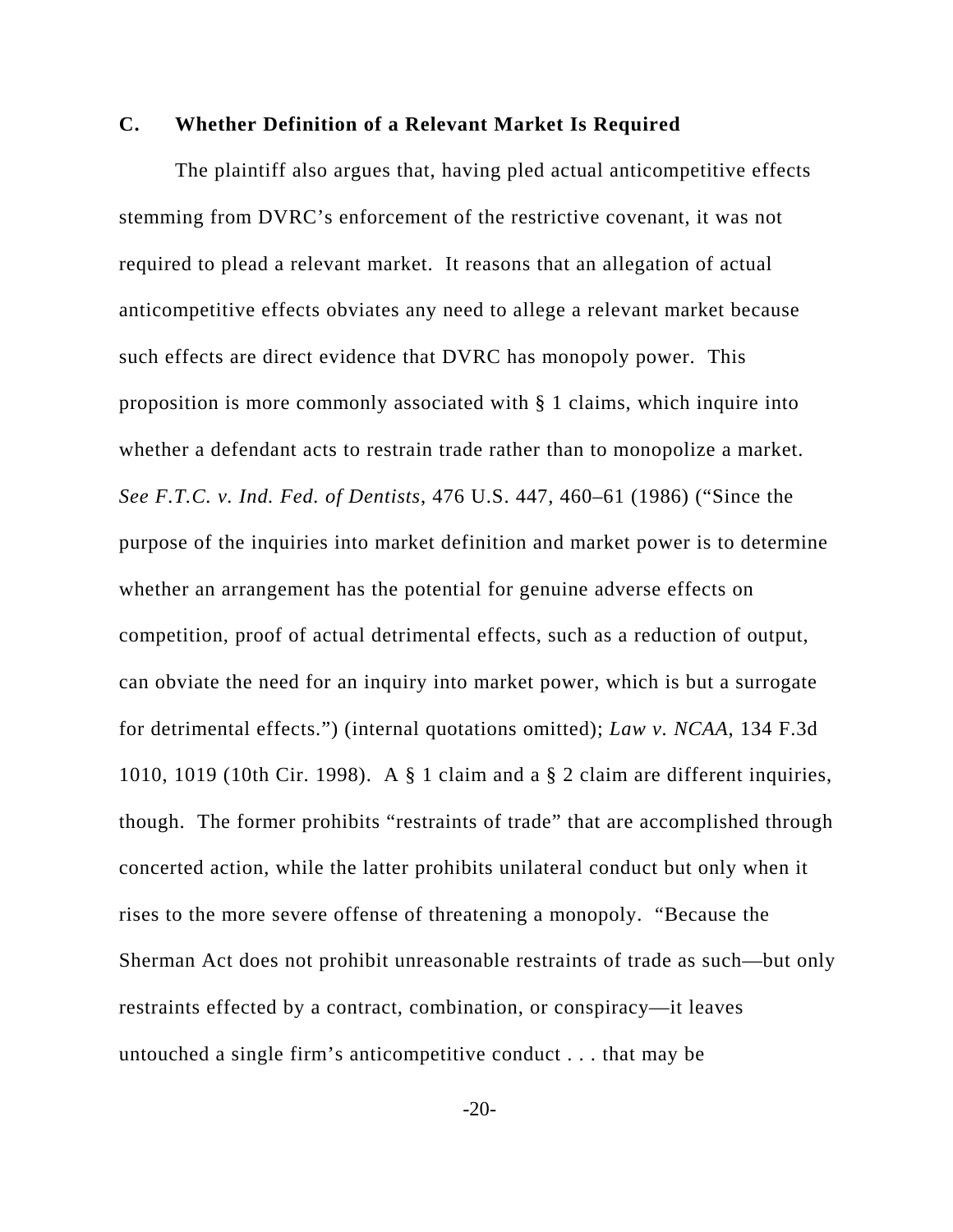indistinguishable in economic effect from the conduct of two firms subject to § 1 liability." *Copperweld Corp. v. Independence Tube Corp.*, 467 U.S. 752, 775 (1984). *See also Anserphone, Inc. v. Bell Atlantic Corp.*, 955 F.Supp. 418, 428 (W.D. Pa. 1996) (relying on this distinction to reject argument that anticompetitive effects are sufficient to state a claim under § 2).

Nonetheless, at least one circuit has applied the plaintiff's logic to the § 2 context. *Re/Max Intern., Inc. v. Realty One, Inc.*, 173 F.3d 995, 1018 (6th Cir. 1999) ("[A]n antitrust plaintiff is not required to rely on indirect evidence of a defendant's monopoly power, such as high market share within a defined market, when there is direct evidence that the defendant has actually set prices or excluded competition."). This circuit has neither accepted nor rejected the theory. In two cases, *Tarabishi v. McAlester Regional Hospital*, 951 F.2d 1558, 1569 n.15 (10th Cir. 1991), and *Reazin v. Blue Cross & Blue Shield of Kansas, Inc.*, 899 F.2d 951, 968 n.24 (10th Cir. 1990), this court discussed the possibility that proof of anticompetitive effects rendered definition of a relevant market unnecessary in a § 2 case, but in both cases found it unnecessary to reach the issue either because the plaintiffs had failed to prove detrimental effects, *Tarabashi*, 951 F.2d at 1569 n.15, or because the plaintiffs had proved power in a relevant market, *Reazin*, 899 F.2d at 968 n.24. We are in a similar position.

Although Christy insists that it has shown anticompetitive effects by its allegations of a decline in quantity and increase in price of rental skis at the mid-

-21-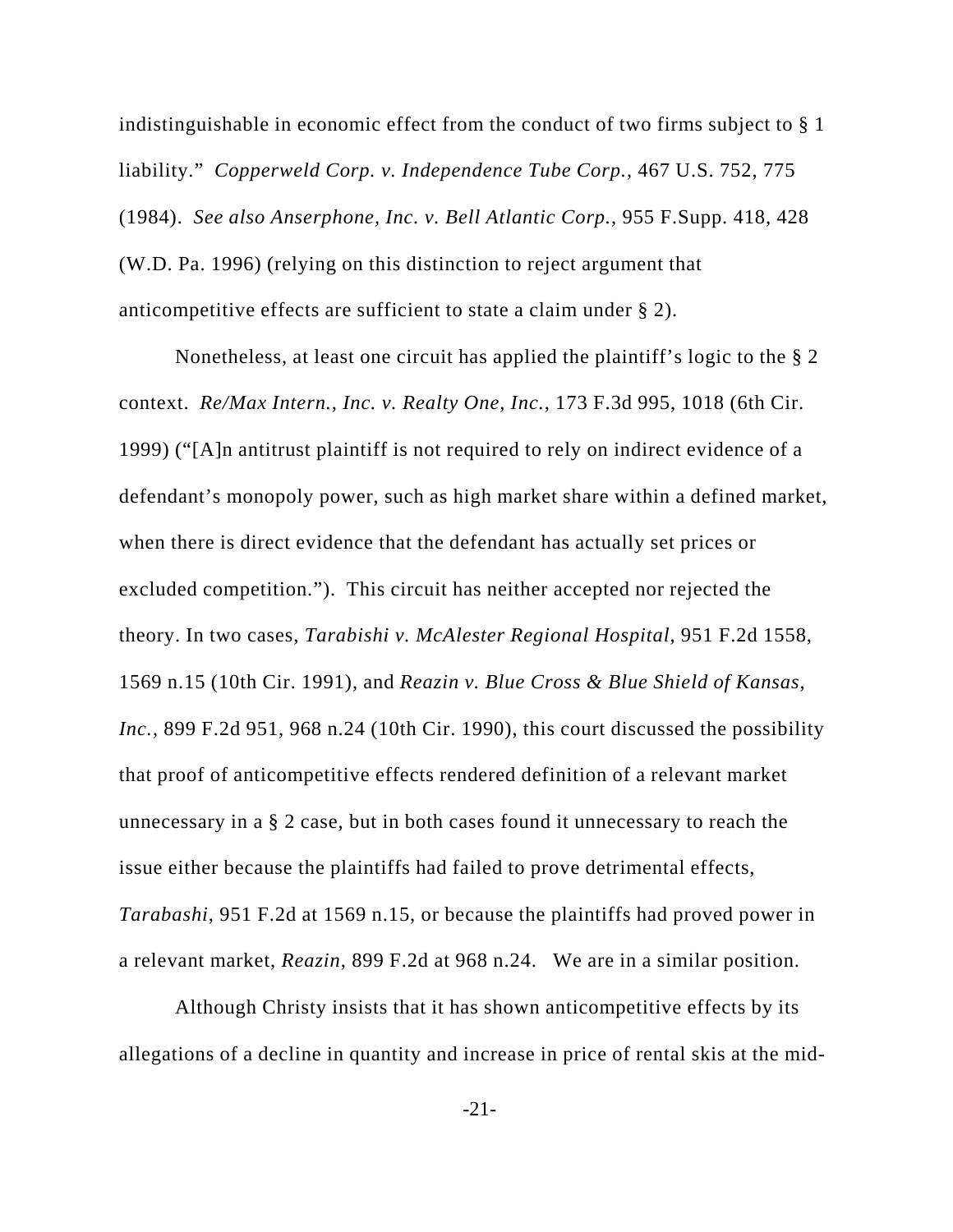mountain village, this is just a repackaging of the argument rejected above. A resort operator's ability to reserve to itself the operation of ancillary businesses within the resort is not dependent on the quantity of output being as high or the price being as low as they would be if there were competition from third parties within the resort. It depends, instead, on either the proposition that a market that involves only one component of an interrelated package of services is not a relevant market for purposes of the Sherman Act or that it is not anticompetitive conduct for a resort owner to refuse to invite competitors to supply ancillary services within its resort. The fact (even if it is a fact, as the complaint alleges) that fewer skis will be available for rental and that prices for rental skis will be higher, does not refute either of these legal propositions.

The plaintiff also devotes much of its briefing to the argument that the restrictive covenant is a "naked" rather than "ancillary" restraint, making it per se illegal regardless of market power. This was the principal point at issue in *Drury Inn*, 878 F.2d at 343, where we found a restrictive covenant ancillary rather than naked. Christy acknowledges, however, that the naked/ancillary restraint distinction pertains only to its § 1 claim, the appeal of which Christy decided to withdraw subsequent to briefing. Aplt. R. Br. 14 ("Those concepts apply *only* in the context of Section 1 restraint of trade claims; they do *not* apply to Section 2 monopoly claims."). Thus, now that the § 1 claim is no longer at issue and only § 2 claims remain, we need not address whether the restrictive

-22-